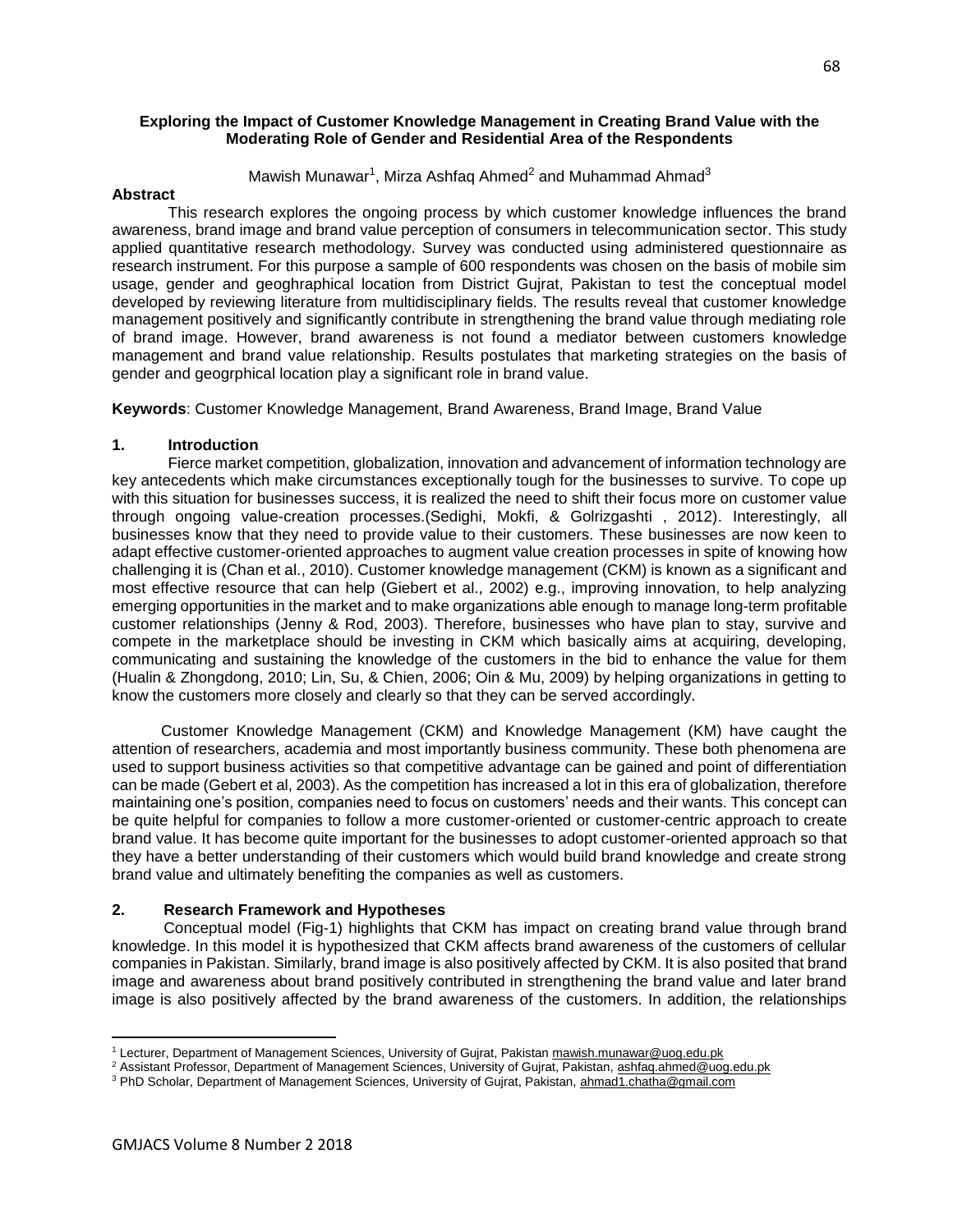between structural paths are moderated by the gender and geographical location of the respondents. The key constructs of the conceptual model are reviewed based on the collected data to support the conceptual relationships based on theoretical grounds.



**Figure 1: Conceptual Model**

# **2.1. Customer Knowledge Management (CKM)**

 CKM is an ongoing procedure through which knowledge about customers can be generated, disseminated and used inside an organization (Tanika et al., 2009). CKM has been known as a significant resource that supports the research and development in marketing (Giebert et al., 2001), to modify inventions and to facilitate opportunities to create long term profitable customer relationships in emerging markets (Jenny & Rod, 2003). CKM is tool to create an infrastructure to share knowledge and processes between sellers and customers. Furthermore, it is process which is strategic and continuous in nature; through which the companies equip its customers to shift from their information sources which are passive and also turn customers into empowered knowledge partners from customers of mere products and services (Chen & Huang, 2011).

# **2.2. Customer Knowledge Management, Brand Awareness and Brand Value**

 Literature has revealed the customer knowledge as an asset. It is of great value for all types of businesses. It is amongst the significant factors that makes improvements in customers' value (Novo, 2001). KM increases awareness of the knowledge implanted in customer relationships and arrangements, whereas CKM is apprehensive in the management and utilization of customer knowledge which create value (Rowley, 2002). All businesses want to create value for customers that may shape their image in the market. Deploying a marketing strategy which is customer-oriented is essential to enhance the processes of value creation and capturing. Furthermore, it is also considered as one of the most important competitive strategies that can help create value for the customers. This endowment makes businesses proficient of achieving sustainable competitive advantage (Sedighi, Mokfi, & Golrizgashti, 2012). Therefore, it is imperative for all the businesses to invest considerably in CKM to survive in the marketplace because it increases the value for customers by gaining, developing, sharing and maintaining the knowledge of customers (Hualin & Zhongdong, 2010; Lin, Su & Chien, 2006; Oin & Mu, 2009). According to Cepeda et al (2016), Knowledge Management plays a significant role in creating value for customers. It adds that if companies are intending to stay and survive in the market, they need to focus on the customers more than ever before and knowledge management is the tactic by which companies can not only gain knowledge regarding the needs and wants but also manage it and offer value to customers. This value can help them gain competitive advantage and success.

# **2.2.1. Customer Knowledge Management and Brand Awareness**

 Ross (2006) defined the 'Brand awareness' as strength of a brand present in customers' mind. Furthermore, it depends on the customer brand knowledge and ability to recall the brand among the alternatives (Aaker, 1991). Customers' decision making is influenced by this mental attachment. Additionally,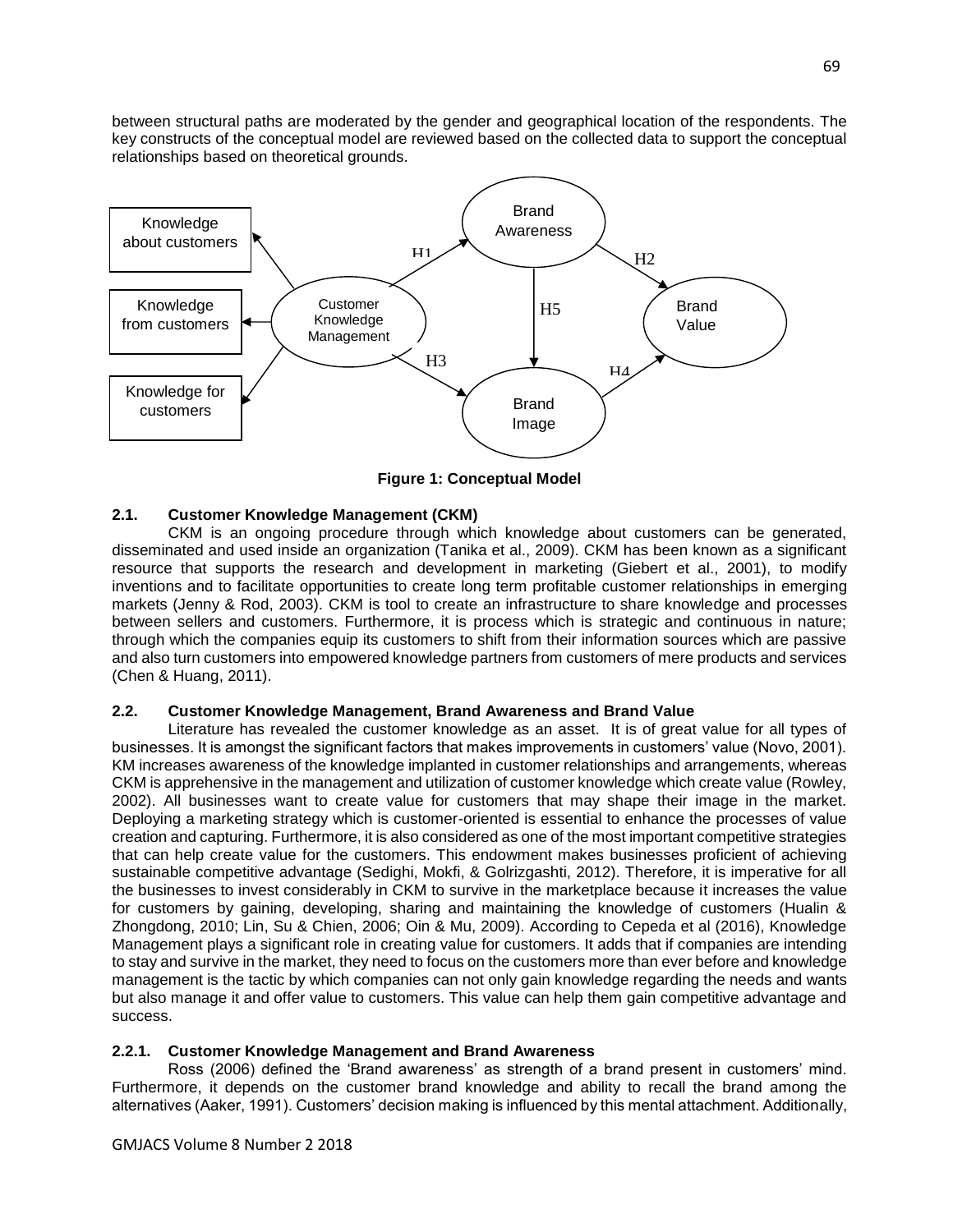it helps brand identification. The sequence of brand name in customers' mind has strong differential affect to build customers' attitude toward brand (Schwarz and Bless, 1992). Additionally, awareness of brand influences brand image and association (Cwalina et al., 2008). Level of brand awareness increases product selection chance. It also decreases vulnerability of competitors.

*H1: Customer Knowledge Management positively affects brand awareness.*

## **2.3. Brand Awareness and Brand Value**

 Differential effect on the response of a consumer to the marketing actives of a brand due to brand awareness and association is called brand equity. According to Hanzaee and Yazd (2010) customer value processes are significantly affected by brand awareness and price fairness concepts. Dimensions of the brand knowledge are categorized in a pyramid in which low level elements form the basis of high level elements of the dimensions. To put it simply, rational and emotional brand evaluations originate affiliation and attachment to a brand, which emanates out of emotional and functional associations with a brand and which depends upon brand awareness. If we look at the pyramid, we will clearly see that brand awareness is the initial point of creating brand value (Keller, 2001). Conceptual model based on branding and price of the product affects quality, value, perceptions, and behavioral intentions of customers (Haemoon, 2000).

*H2: Brand Awareness has a significant impact on creating brand value*

# **2.4. CKM, Brand Image and Brand Value**

 According to Aaker, (1991), company having a good repute and brand name will attain a higher premium because of the goodwill, if and when it is sold. Furthermore, he elaborated that brand values also influence the choice of the target market in selecting a brand for a particular product or service. Core brand values not only reveal key problems but they may become the reasons which document a brand to be effectively differentiated. Different attributes of brand make the basis of the brand perception in a market place. Among them the perception is regarded as fundamental element to enhance the brand's image and influence decisions regarding purchase. This is why attention to a brand's image is considered as fundamental element for long term success and ultimately endurance (Aaker, 1991). With the increased competition in current era; companies are putting much focus on customer-oriented approach to gain competitive advantage. It also creates value for the customers (Sedighi, Mokfi, & Golrizgashti, 2012).

## **2.4.1. CKM and Brand Image**

 Brand image in simple words is the view and perception which consumers have relating any brand and can be positive or negative. The positivity or negativity of brand image is grounded on external stimuli or fancies. Brand image is closely tied to brand value (Assael, 2004). Brands exist because of the values which are being perceived by the customers. These perceived values can be positive or negative as per the priorities and assumptions of the potential customers. These evaluations help build the image of the brand. One thing to keep in mind regarding the image is that it is purely a perception which cannot be a fact necessarily. Buyers do not always know every possible thing about a company and yet they hold opinions. But these perceptions and opinions work as the real thing for the buyers as they take their purchasing decisions based on the information they have (Aaker, 1991). According to Zhang (2015) the more the customers have knowledge about the product and service, the stronger and favorable brand image is created. Overall speaking if customers are being guided properly to process the information, knowing the difference between the brands, know motives to buy, give positive affiliations, and if or not extension is needed then value can be created by brand image (Aaker, 1991). Producing and upholding of the brand's image is the most crucial and toughest job to perform in the whole marketing program (Roth, 1995). However, the success of companies in managing and utilizing the customers' knowledge helps them in strengthening the brand image by developing effective brand strategies on the basis of knowledge produced during company-customer interactions and market trends. From these arguments it is concluded that managing customer knowledge facilitates firms in creating a brand image therefore it is hypothesized that:

*H3: Customer Knowledge Management has a positive effect on brand image.*

# **2.5 Brand Image and Brand Value**

 Brand image highly influence brand value. Furthermore, brand image affects the feelings and the perception of the customers of any brand. Ultimately, the impact of brand image is in customers' behavior (Zhang, 2015). Farquar (1990) elaborates the importance of brand equity as a supplementary value for customers and firms. Keller (2003) posits that additional value of goods and services is marked as brand equity. Additionally, brand equity is affects the brand value (Bivainiene & Sliburyte, 2008). Brand equity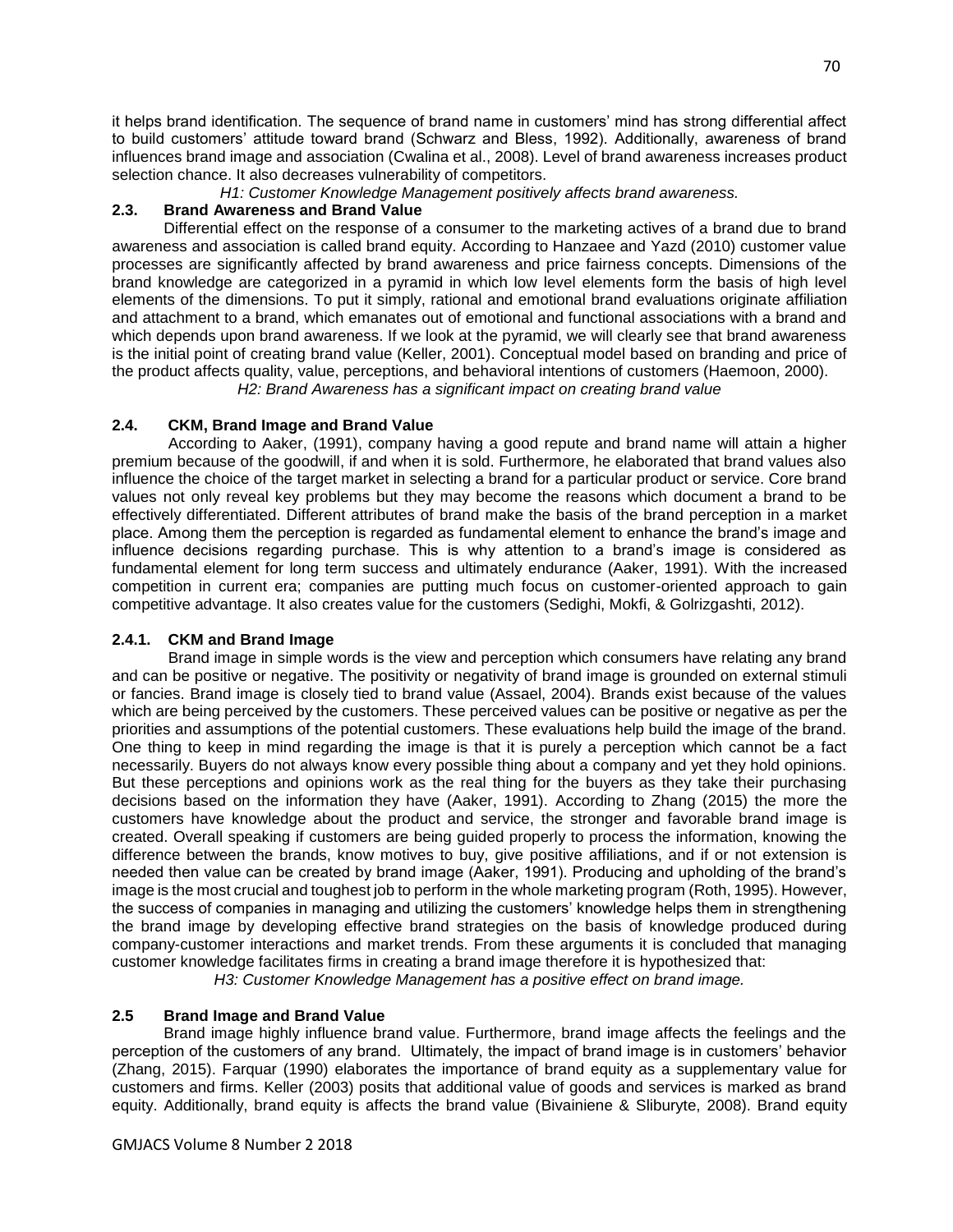model by (Aaker, 1991); Keller, (1993); customer based brand equity model, Ice-berg model of brand equity; Semion brand equity model; BEES model of brand equity, and Bekmeier-Feuerhahn brand evaluation (Zimmerman et al, 2001) clearly state and approve that brand image is strongly related to brand value for the customers. Customers have certain perception regarding the product and service and that helps them in their purchase intention which ultimately creates brand value. Based on the aforementioned discussion following is the hypothesis:

*H4: Brand Image plays a significant role in creating brand Value for its customers.*

## **2.6 Brand Awareness and Brand Image**

 Brand awareness is defined as "initial level of attitude-processing" (Brewer & Zhao, 2010). Aaker (1996) marked the brand awareness a significant element of brand equity. It has huge effect on the perceptions of customers, their attitudes and also sometimes reflects the salience of brand. However, many scholars agreed on the power of brand awareness in categorizing the brand clearly (Mourad, Ennew, & Kortam, 2010). Furthermore, brand awareness may also affect the loyalty of customers (Aaker, 1996). According to Keller (2001), Brand image is based on multiple beliefs, judgments and behaviors that the customers usually relate to the brand they use, no matter whether this perception is created purposefully or not. For the recent times, it is widely accepted that that brand image includes knowledge from customers and their brand belief about numerous products and allied attributes. The higher the brand image is; the better the quality perceptions of the customers (Iversen & Hem, 2007; Lee, Lee, & Wu, 2009). Brand awareness impacts the customer's choices by associating the brand in shape of brand image. The essential requirement for building brand image is basically dependent on the formation of brand association in consumer's memory and the strength of association in order to recall the brand.

*H5: Brand Awareness has a significant relationship with Brand Image*

## **2.6 Moderating effects of Gender and Geographical Location of the Respondents**

 The key aspects in evaluating the recognition and recall of the brand elements are gender, education and age. Although gender doesn't have major influence on recall aspect but it highly impacts the recognition of brand symbols (Subhani, Hassan, & Osama, 2012). Gender has been regarded as strategically important criterion to differentiate brands and to achieve brand equity on the basis of gender differences. There are new trends in consumer behavior due to increased influence of women in purchase decisions. Women are now responsible for about 80% of remarkable customer spending and this is why it is impossible for the brands to ignore this market (Cohan, 2001). Women are more inclined to advertising than men that make advertising tremendous instrument when trying to change brand value. Meyers-Levy and Maheswaran (1991) claimed that the women process information different from the way men process the information than men. Similarly, women react otherwise to advertisements as compared to men, for example women are deeply interested in the details. Myers-Levy and Sternthal (1991) and Catterall et al (2000) discovered that women tend to have lesser threshold for rich processing of a message and they are more likely to make good use of the signs in decision making. Similarly, Sapienza et al (2009) argued that women were normally at more risk adverse as compared to men and tends to evaluate information for longer time before making final purchase decisions. In consideration of these arguments this is hypothesized as follows: *H6a: Strength of all hypothesized relationships of the conceptual model varies according to the gender of* 

The previous studies disclosed that the consumers from the urban areas are more conscious of the brand and style in contrast to the consumers from the rural areas which ranks functionality and rate more. Similarly, urban population gains information more from the internet whereas rural population relies on the television advertisements and cell phone retailers (Singh et al, 2014). Furthermore, (Rajan 2002) argued that rural customers are more careful customers and their decision process is more complex than the urban customers. This is due to the reason that during purchase decisions the rural customers try to avoid risks by giving priorities to the costs and gains unlike the urban consumers who may not focus much on the cost/sacrifice and seek functional/expressive value alone (Velayundhan, 2013). Rural consumers are more apprehensive about product's quality, brand name and brand benefits of the personal care products bought by them. Further, it was also revealed that rural customers are more brand loyal and brand suitability conscious than urban customers and once they found certain brands suitable according to their demands then they have very low chance to change it easily even persuade by friends or other social groups. Companies need to effectively communicate with the customers from rural and urban areas separately and

*the respondents.*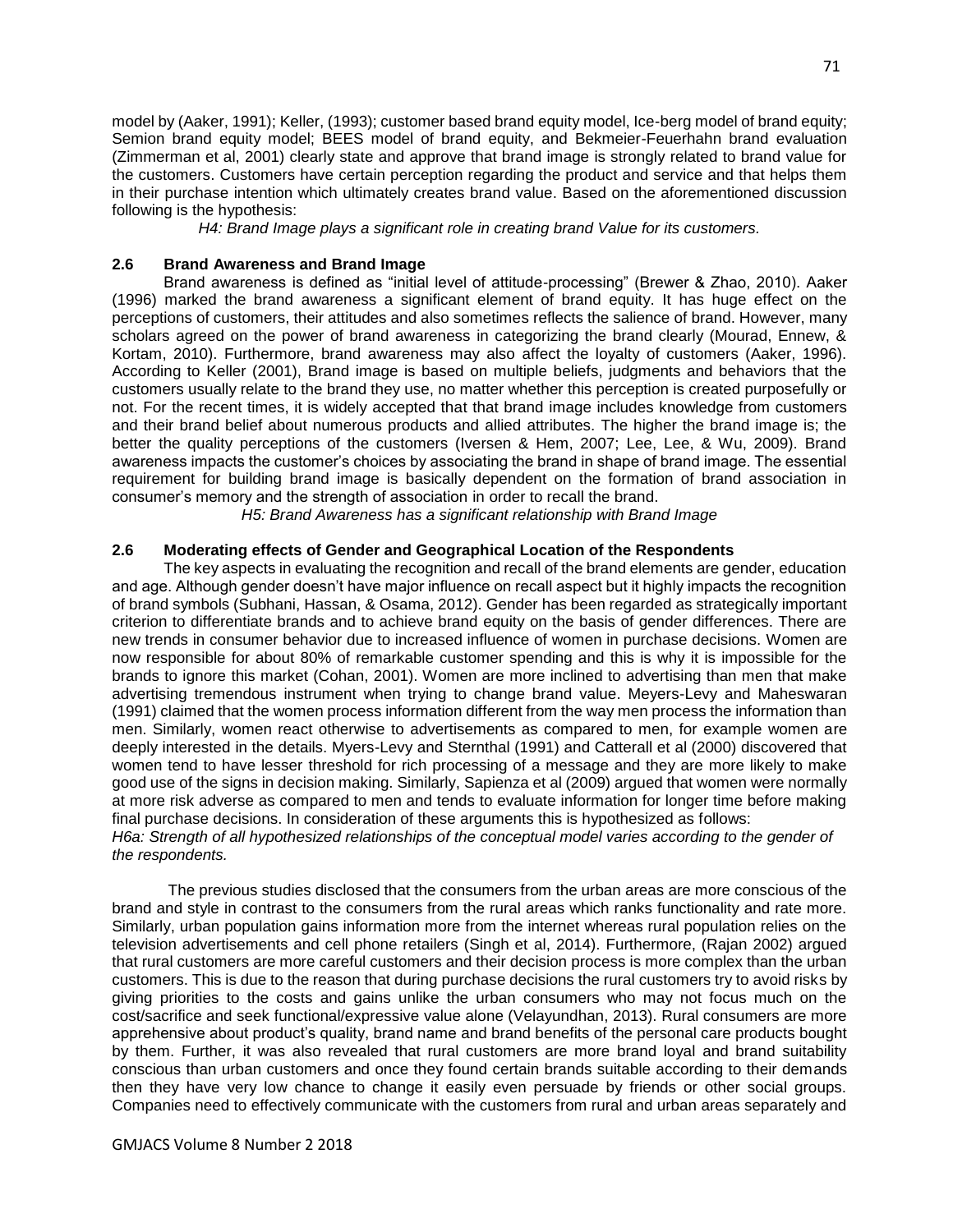should use customized promotional strategies to deliver value and augment brand quality and opinions (Kumar and Joseph, 2014). Because, both markets have specific and individual requirements and need to consider demographic differences while finalizing the promotional strategies. Therefore, it is hypothesized that

*H6b: Strength of all hypothesized relationships of the conceptual model varies according to the geographical location of the respondents.*

## **3. Research Methodology**

# **3.1. Data Collection**

 Survey based methodology is used to collect data. Survey is carried in the Telecommunication sector of District Gujrat, Pakistan. The sample was chosen by using Purposive or non-random technique. Five students (three male and two female) out of registered students in business research method course were trained and hired to collect the data. The respondents should be the current user of the cellular networks operating in the Pakistan. The respondents were approached personally and were described the nature of the study. Those who fulfilled the above-mentioned criteria were handed over the self-administered questionnaire. Respondents were requested to complete the questionnaires on site and returned them directly to the researcher or data collectors. Respondents completed the survey without and incentive. Researcher received 635 questionnaires out of 800 distributed. 600 questionnaires were complete in all sense and 35 were incomplete so we dropped them from the analysis. Valid and completely filled 600 questionnaires were used for the analysis (75% response rate). Table-1 highlights the respondents' demographic characteristics. With respected to gender; there are 58.3% males and 41.7% females. More than three quarter (79%) of respondents were between the age range of 20 and 40. Majority of the respondents were from urban area (63.7%). About half 49.8% respondents were having 16 years and above qualification. Most of the respondents were using the services of cellular companies for more than 10 years maximum and 2 to 4 years minimum (24.0%).

| <b>Characteristics</b> | Category             | N   | $\%$ | <b>Characteristics</b> | Category                            |     | $\frac{9}{6}$ |
|------------------------|----------------------|-----|------|------------------------|-------------------------------------|-----|---------------|
| Gender                 | Male                 | 350 | 58.3 | Qualification          | Below Middle (8 yrs.)               | 30  | 5             |
|                        | Female               | 250 | 41.7 |                        | Matriculation (10 yrs.)             | 62  | 10.3          |
|                        |                      |     |      |                        | Intermediate (12 yrs.)              |     | 14.7          |
| Age                    | 19 and Below         | 38  | 6.3  |                        | Bachelors (14 yrs.)                 | 121 | 20.7          |
|                        | $20 - 40$            | 474 | 79.0 |                        | Masters and Above<br>(16 and Above) | 299 | 49.8          |
|                        | $41 - 60$            | 84  | 14.0 |                        |                                     |     |               |
|                        | 61 and Above         | 4   | 0.7  | Geographical           | Rural                               | 179 | 29.8          |
|                        |                      |     |      | Location               | Urban                               | 379 | 63.7          |
| <b>Usage Years</b>     | <b>Below 2 Years</b> | 61  | 10.2 |                        | Suburb                              | 42  | 7             |
|                        | 2 - 4 Years          | 147 | 24.5 |                        |                                     |     |               |
|                        | 5 - 7 Years          | 140 | 23.3 |                        |                                     |     |               |
|                        | 8 - 10 Years         | 108 | 18.0 |                        |                                     |     |               |
|                        | Above 10 Years       | 144 | 24.0 |                        |                                     |     |               |

## **Table 1: Demographic Profile**

## **3.2 Measurement**

 The constructs presented in conceptual model (figure-1) are measured by employing already established scales. These scales were carefully adopted to collect the most relevant information about constructs. Thirty-one measures were incorporated in the questionnaire and were used to gather data to define the latent constructs. The literature about these constructs was carefully and critically reviewed and five measures were selected to capture information regarding Knowledge fort customers, Knowledge about customers, and knowledge from customers, brand awareness and brand value. Six measures were selected for Brand Image. Five point Likert scale 1 (strongly agree) to 5 (strongly disagree is used to measure the constructs. There are two parts of the questionnaire. Part-1 consists of demographic and background variables including age, gender, residential area, length of using mobile services, and qualification of the respondents. The second part comprising the questions about six constructs presented in the conceptual model.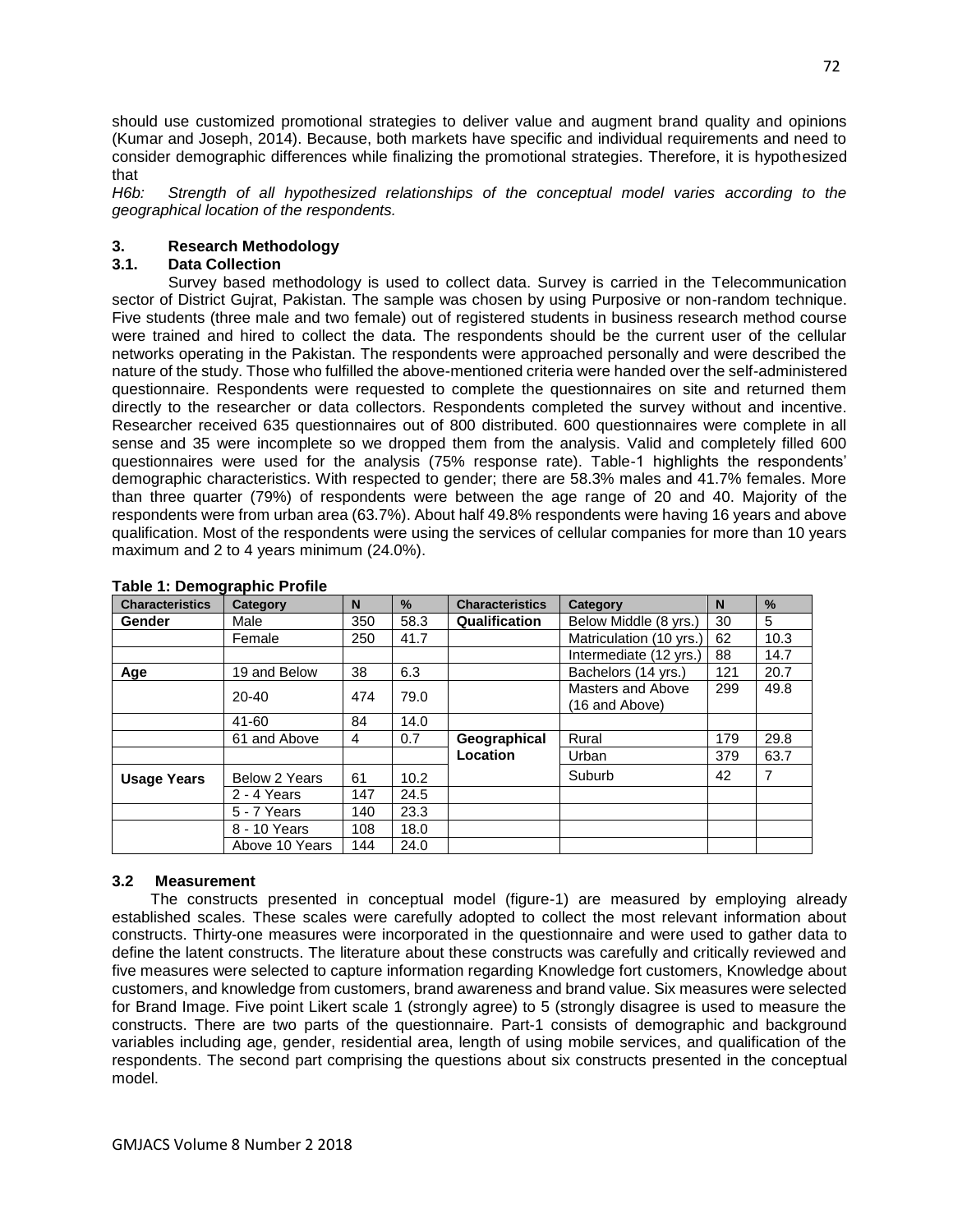# **4. Results of the Study**

## **4.1 Unidimensional Assessment**

 To measure the unidimensionality exploratory factor analysis (EFA) and confirmatory factor analysis (CFA) are conducted. The scales are purified by conduction the reliability test at first stage. The items having Cronbach Alpha less than reliability cut value 0.70 (Nunnally, 1978) and low item-to-total correlation (<.40) were dropped for next stage analysis. The item number 2 and 5 from knowledge about customers, item number 5 from knowledge from customers, item number 1 and 5 from knowledge for customers, item number 5 from brand awareness, item number 1 and 2 from brand image and item number 5 were dropped from the brand value. The remaining measurement items are retained. The further analysis is carried on retained items. In CFA, the CKM construct is captured from knowledge about customers, knowledge from customers and knowledge for customer as a second order correlation. The CFA is performed by using the AMOS Version-16. The model fit indices were chi-square *Χ*<sup>2</sup> (212) = 630.1, Goodness-of-Fit Index (GFI) = .917; Adjusted Goodness-of-Fit Index (AGFI) = .892; Comparative Fit Index (CFI) = .900; Root Mean Square Error of Approximation (RMSEA) = .057; and Standardized Root Mean Square Residuals (SRMR) = .0519. The model fit indices indicate that model is acceptable and may be used for Structural Equation Modeling in the next stages. The Pearson correlations presented in table-2 illustrates the strength of relationship among the variables customer knowledge management and brand awareness. The results indicate that knowledge for customer has the highest correlation with (*r* = .45, *p*< .01), followed by knowledge about customers with correlation (*r* = .35, *p*< .01), knowledge from customers (*r* = .31, *p*< .01). The correlation with customer knowledge management variables and brand image was also examined. Knowledge for customers has highest correlation with (*r* = .50, *p*< .01), followed by knowledge about customers (*r* = .45, *p*< .01), and knowledge from customers  $(r = .43, p < .01)$ .

## **4.2 Hypotheses Testing**

 AMOS version 16 is used to evaluate the hypotheses proposed in conceptual model- Fig-1. Three structural equation path models were tested. In the first path model the hypothesis-1 to hypothesis-5 were tested by using complete sample (n=600). In the second path model the moderation effects of Gender were tested by dividing the sample into male and female gender (male n=350 and female n=250). The moderation effects of gender were tested for hypothesis-1 to hypothesis-5 to evaluate the paths that are moderated by the gender. In the third path model the moderation effects of geographical location of the respondents were tested by dividing the sample according to respondents residing in the rural and urban area (Rural n= 179 and Urban n= 379). The respondents residing in the suburban area were dropped from the moderation test due to low number of responses (n=42). The moderation effects of geographical area were tested for hypothesis-1 to hypothesis-5 to evaluate the paths that are moderated by the geographical area where the respondents were residing.

## **4.3 Overall Model Results**

 Hypotheses from H1 to H5 are analyzed by using SEM. The structural equation model analysis results show that the proposed model provided good fit to the data,  $X^2$  (196) = 583.4614, GFI = .918; AGFI = .896;  $CFI = .9013$ ; RMSEA = .0574; SRMR = .0504. All in all, the model explained 28% variance in brand awareness- SMC (Squared Multiple Correlation) =.28), 65% variance in brand image (SMC=.65), and 56% of variance in Brand Value (SMC=.56).

|   | <b>Constructs</b>                                      |             |           | P                   |                      |           | 6 | <b>Mean</b> | S.D.   |
|---|--------------------------------------------------------|-------------|-----------|---------------------|----------------------|-----------|---|-------------|--------|
|   | Knowledge About Customers                              |             |           |                     |                      |           |   | 2.3896      | .69894 |
|   | Knowledge From Customers                               | $.437**$    |           |                     |                      |           |   | 2.7142      | .78459 |
| 3 | Knowledge for Customers                                | $.471$ **   | $.480**$  |                     |                      |           |   | 2.3583      | .74346 |
| 4 | <b>Brand Awareness</b>                                 | $.349**$    | $.310**$  | $.453$ **           |                      |           |   | 2.0630      | .67690 |
| 5 | Brand Image                                            | $.451**$    | $.432$ ** | $.499$ <sup>*</sup> | .454"                |           |   | 2.2911      | .75308 |
| 6 | <b>Brand Value</b>                                     | $.396^{**}$ | $.355$ ** | .439**              | $.343$ <sup>**</sup> | $.561$ ** |   | 2.5223      | .88559 |
|   | ** Significance at the 0.01 level with 2-tailed, N=600 |             |           |                     |                      |           |   |             |        |

**Table 2: Correlation Estimates and Constructs Mean**

 The estimates of the structural coefficient presented in table-3 provided the goodness-of-fit tests of the proposed relationships in the conceptual model. The effects of customer knowledge management on brand awareness and effects of brand awareness on brand value are evaluated; where objective is to test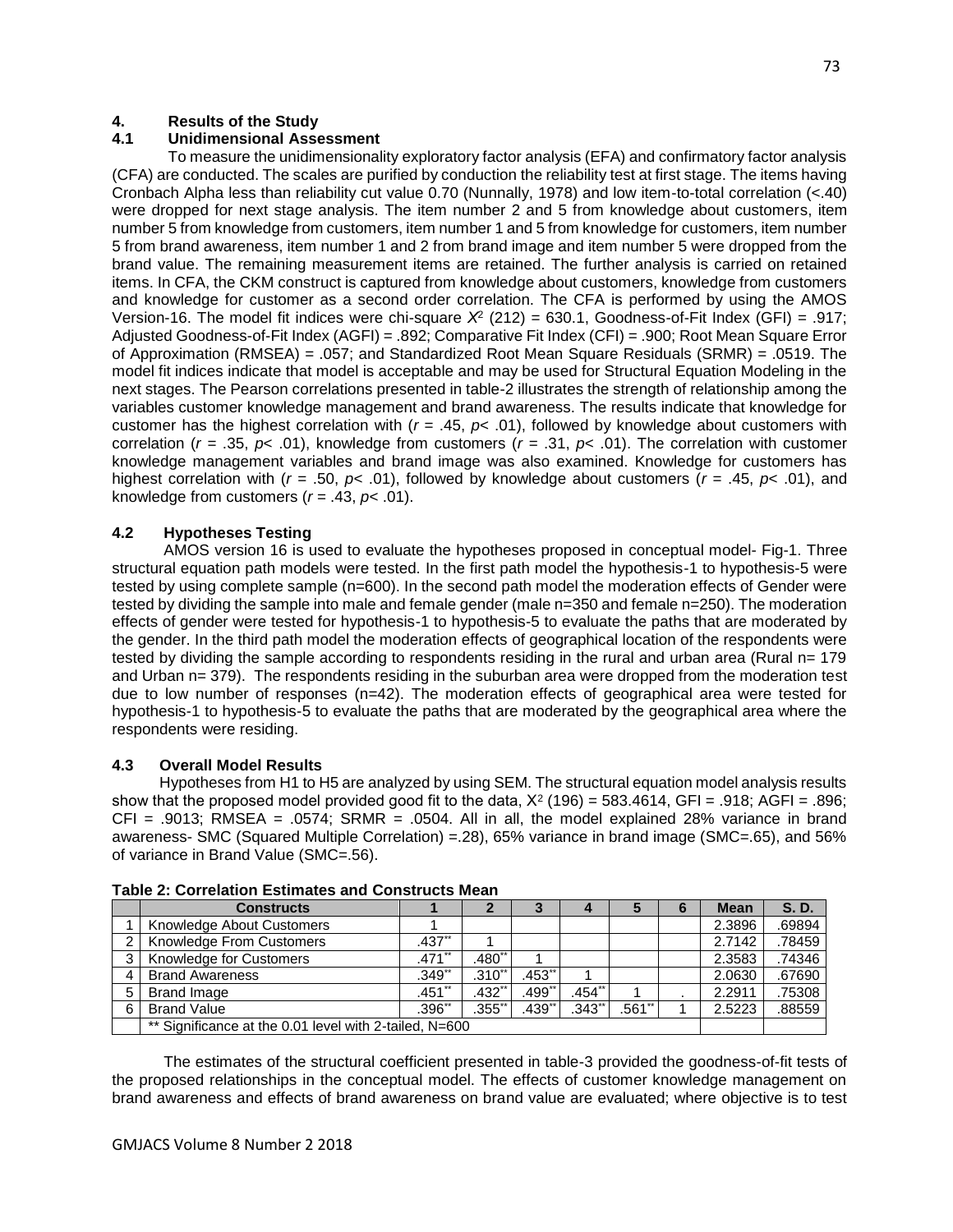H1 and H2. The relationship between customer knowledge management and brand awareness (hypothesis-1) is found significant. The result shows positive coefficient with standardized  $Y_1 = .53$ , the value is statistically significant with *p<.*001 level. However, the relationship between brand value and brand awareness is found negatively significant. The path coefficient with standardized *Ɣ1 =* -.15), shows *p<.*05 level. It means that increase in the strength of brand awareness decrease the brand value. The proposed relationship between customer knowledge management and brand image (Hypothesis-3) found significant with coefficient standardized *Ɣ2 =* .62), and significant with *p<.*001 value. Hypothesis 4 suggested that brand image increases the brand value was supported by the significant and positive path coefficient (standardized *Ɣ1 =* .85), statistically significant at the *p<.*001 level. Finally, the hypothesized relationship between brand awareness and brand image (hypothesis 5) is supported with significant and positive coefficient standardized value *Ɣ1 =* .28), the value is significant with *p<.*001. The empirical results supported all hypothesized structural relationships except the relationship between brand awareness and brand value.

| <b>Hypothesized Relationship</b> |                                                                                                                                              | <b>Proposed Model</b>                          |             |                |  |  |
|----------------------------------|----------------------------------------------------------------------------------------------------------------------------------------------|------------------------------------------------|-------------|----------------|--|--|
|                                  |                                                                                                                                              | <b>Standardized Path</b><br><b>Coefficient</b> | t-value     | <b>Results</b> |  |  |
|                                  | <b>Overall Model</b>                                                                                                                         |                                                |             |                |  |  |
| H1                               | Customers Knowledge Management → Brand<br>Awareness $(Y_1)$                                                                                  | .5276                                          | $8.7160***$ | Supported      |  |  |
| H <sub>2</sub>                   | Brand Awareness $\rightarrow$ Brand Value ( $\beta_1$ )                                                                                      | $-1495$                                        | $-2.1293*$  | Not Supported  |  |  |
| H <sub>3</sub>                   | Customers Knowledge Management → Brand Image<br>(Y2)                                                                                         | .6223                                          | 8.1735***   | Supported      |  |  |
| H <sub>4</sub>                   | Brand Image $\rightarrow$ Brand Value ( $\beta$ 2)                                                                                           | .8479                                          | $6.0946***$ | Supported      |  |  |
| H <sub>5</sub>                   | Brand Awareness $\rightarrow$ Brand Image ( $\beta$ 3)                                                                                       | .2813                                          | 4.7560***   | Supported      |  |  |
|                                  | *** $pc.001$ , ** $pc.01$ , * $pc.05$ , $X^2(196) = 583.4614$ , $GF = .918$ ; $AGF = .896$ ; $CF = .9013$ ; $RMSEA = .0574$ ; $SRMR = .0504$ |                                                |             |                |  |  |

# **Table 3: Results of Structural Model**

## **4.3.1. Mediation Model Test**

 In the conceptual model, presented in figure-1, it was proposed that brand awareness and brand image mediate the relationships between customer knowledge management and brand value. These hypothesized mediating relationships were analyzed by using Process Model approach (Hayes, 2013). The mediating results shows that the relationship amongst customer knowledge management and brand value are significantly mediating by the brand image ( $\beta$  = .26, SE = .054 [.172 ~ .380]). The results also exhibit that brand awareness is not mediating the relationship between customer knowledge management and brand value (β = .04, SE = .026 [-.078 ~ .095]). However, brand awareness mediates the effects of customer knowledge management on brand value and brand image (Customer knowledge Management  $\rightarrow$  Brand Awareness  $\rightarrow$  Brand image  $\rightarrow$  Brand value), ( $\beta$  = .07, SE = .017 [.041  $\sim$  .108]). It is notable that the brand image is strongly and significantly mediating the effects of customer knowledge management on brand value.

# **4.3.2 Moderation Model Tests**

 The moderating effects of gender and geographical location of the respondents were estimated by using a multigroup approach. The moderating effects of gender on entire hypothesized relationships in the conceptual model were estimated at first stage. To check the moderating affects the data is divided into two parts with respect to gender of respondents. The data set was divided into Male = 350 and Female = 250 respectively. This multigoup analysis was conducted to check whether gender positively and significantly mediates the proposed relationships from H1a to H5a. All the structural paths of the conceptual model are estimated with both groups (male and female) and paths are freely estimated to tap the differences. The differences between moderating effects of male and female were evaluated by using *Χ<sup>2</sup>*difference test by running model with AMOS, version 16. The moderation results of gender are presented in the table-4. *Χ<sup>2</sup>*difference comparison test results exhibit that gender does not moderate the relationship between customer knowledge management and brand awareness as the *Χ<sup>2</sup>*difference comparison test is insignificant (∆*Χ<sup>2</sup> /*∆d.f. =1.95, *p*<.165). Similarly, gender does not reasonable the relationship amongst customer knowledge management and brand awareness as the *Χ<sup>2</sup>*difference comparison test is also insignificant (∆*Χ<sup>2</sup> /*∆d.f. =1.79, *p*<.180). Therefore, hypothesis 1 and hypothesis 2 were not supported.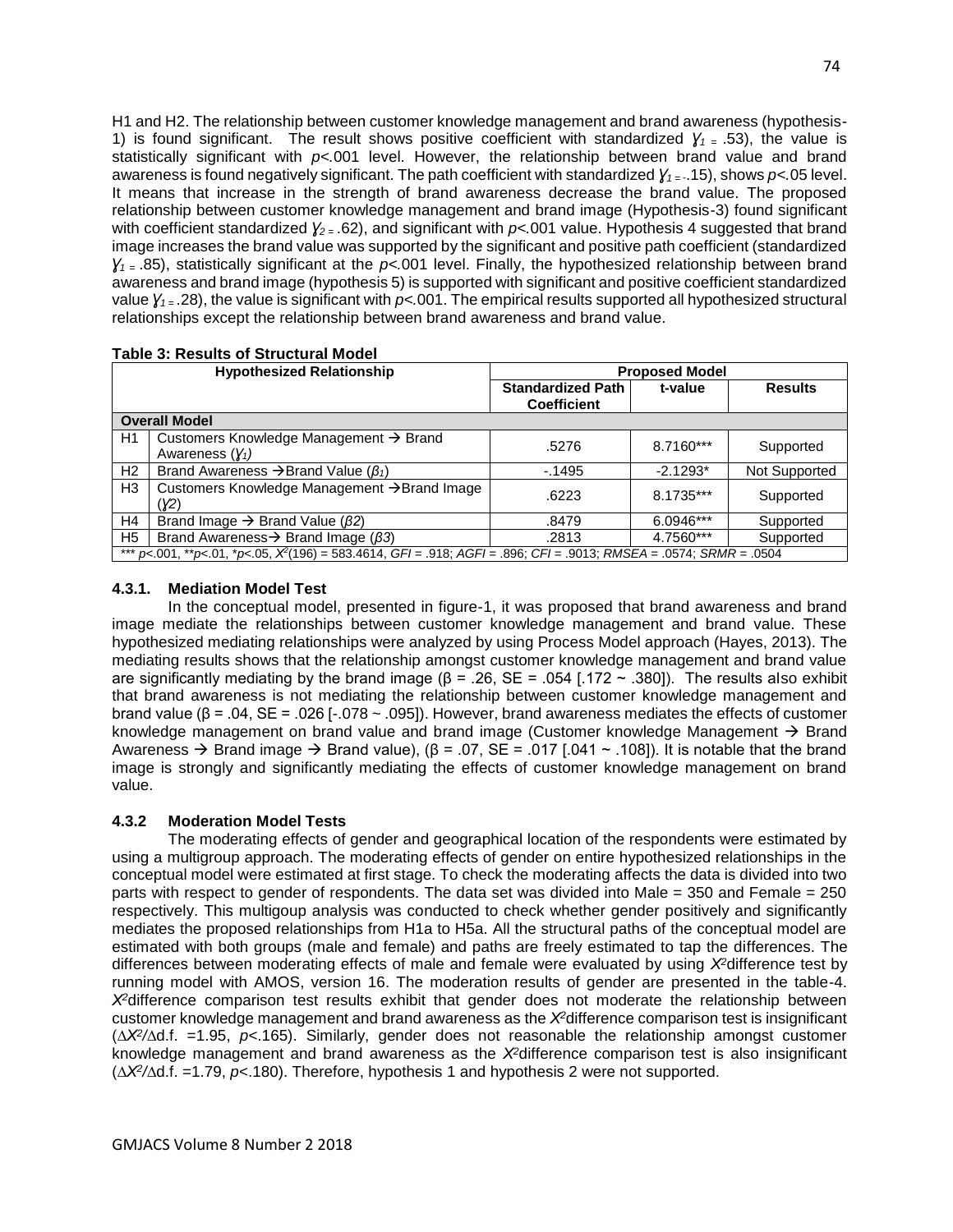The results of *Χ<sup>2</sup>*difference comparison indicate that there is a significant difference between male (β = .665, *p*<.001) and female (β = .525, *p*<.001) in the relationship between customer knowledge management and brand image (∆*Χ<sup>2</sup> /*∆d.f. =5.23, *p*<.05). These results support that gender significantly moderate the relationship between customer knowledge management and brand image. Therefore, the hypothesis 3a was supported. On the basis of these results it is concluded that the male have more positive brand image of the cellular companies when their knowledge is increased than female. The results of *Χ<sup>2</sup>*difference comparison document that there is a substantial relationship among brand image and brand value (∆*Χ<sup>2</sup> /*∆d.f. =4.23, *p*<.05). Thus, the gender significantly moderates the relationship between brand image and brand value. Therefore, the hypothesis 4a was also supported. These results prove that female have strong brand value in their mind when the brand image is improved than male. Similarly, the results of *Χ<sup>2</sup>*difference reveal that there is a significant difference between male (β = .814, *p*<.001) and female (β = .475, *p*<.001) in the relationship between brand awareness and brand image (∆*Χ<sup>2</sup> /*∆d.f. =10.3, *p*<.01). These results show that gender is significantly moderating the relationship between brand awareness and brand image. It is concluded that increase in brand awareness develops stronger and more positive brand image of cellular network provider in the mind of male than female. Therefore, the hypothesis 5a was also supported.

| <b>Hypothesized Relationship</b>                                            |                                                                      | <b>Standardized Path Coefficient</b><br>(t-value) | $X^2$ Difference  |                    |  |  |
|-----------------------------------------------------------------------------|----------------------------------------------------------------------|---------------------------------------------------|-------------------|--------------------|--|--|
|                                                                             |                                                                      | Male                                              | Female            |                    |  |  |
| H <sub>1</sub> a                                                            | Customers Knowledge Management $\rightarrow$ Brand                   | .534*** (8.58)                                    | $.503***$ (8.58)  | 1.95 NS            |  |  |
|                                                                             | Awareness $(Y_1)$                                                    |                                                   |                   |                    |  |  |
| H <sub>2a</sub>                                                             | Brand Awareness $\rightarrow$ Brand Value ( $\beta_1$ )              | $-.210**(-3.20)$                                  | $-.275$ * (-3.20) | 1.79 <sup>NS</sup> |  |  |
| H <sub>3</sub> a                                                            | Customers Knowledge Management $\rightarrow$ Brand Image ( $\chi$ 2) | $.665***$ (8.23)                                  | $.525***$ (8.23)  | $5.23*$            |  |  |
| H4a                                                                         | Brand Image $\rightarrow$ Brand Value ( $\beta$ 2)                   | $.534***$ (8.58)                                  | .936*** (8.58)    | $4.23*$            |  |  |
| H <sub>5a</sub>                                                             | Brand Awareness $\rightarrow$ Brand Image ( $\beta$ 3)               | $.814***$ (8.93)                                  | .475*** (8.93)    | $10.30**$          |  |  |
|                                                                             |                                                                      |                                                   |                   |                    |  |  |
| Model Fit Indices: $GF = .851$ ; $AGF = .810$ ; $CF = .827$ ; RMSEA = .0579 |                                                                      |                                                   |                   |                    |  |  |

**Table 5: Multigroup Comparison Test (Moderation test based on Geographical Location of the respondents)**

| <b>Proposed Hypothesized Relationships</b>                                  |                                                                      | <b>Standardized Path</b><br>Coefficient (t-value) | $X^2$ Difference |                    |  |
|-----------------------------------------------------------------------------|----------------------------------------------------------------------|---------------------------------------------------|------------------|--------------------|--|
|                                                                             |                                                                      | Urban                                             | Rural            |                    |  |
| H <sub>1</sub> b                                                            | Customers Knowledge Management $\rightarrow$ Brand Awareness         | $.542***$ (8.62)                                  | $.664***$ (8.62) | $16.81***$         |  |
|                                                                             | (Y1)                                                                 |                                                   |                  |                    |  |
| H <sub>2</sub> b                                                            | Brand Awareness $\rightarrow$ Brand Value ( $\beta_1$ )              | $-120*(-2.44)$                                    | $-157$ * (-2.44) | $10.47***$         |  |
| H <sub>3</sub> b                                                            | Customers Knowledge Management $\rightarrow$ Brand Image ( $\chi$ 2) | .578*** (7.45)                                    | .587*** (7.45)   | $12.70***$         |  |
| H <sub>4</sub> b                                                            | Brand Image $\rightarrow$ Brand Value ( $\beta$ 2)                   | $.923***$ (8.25)                                  | $.632***$ (8.25) | 2.61 <sup>NS</sup> |  |
| H <sub>5</sub> b                                                            | Brand Awareness $\rightarrow$ Brand Image ( $\beta$ 3)               | $.358***$ (5.27)                                  | $.298***$ (5.27) | $11.73***$         |  |
| Model Fit Indices: $GF = .851$ ; $AGF = .810$ ; $CF = .827$ ; RMSEA = .0579 |                                                                      |                                                   |                  |                    |  |

 The moderating effects of geographical location of the respondents on entire hypothesized relationships in the conceptual model were estimated at second stage. To check the moderating affects, this is divided into two parts with respect to geographical location. The data set was divided into Urban = 379 and Rural = 179 respectively. The respondents residing in the suburban area were dropped from the moderation test due to low number of responses (n=42). This multigoup analysis was conducted to check whether geographical location of respondents positively and significantly mediates the proposed relationships from H1b to H5b. Table-5 highlights the moderation results. *Χ<sup>2</sup>*difference comparison test results exhibit that there is a significant difference between urban (β = .542, *p*<.001) and rural (β = .664, *p*<.001) in the relationship between customer knowledge management and brand awareness (∆*Χ<sup>2</sup> /*∆d.f. =16.81, *p*<.001). These results support that geographical location significantly moderate the relationship between customer knowledge management and brand awareness. Therefore, the hypothesis HIb was supported. On the basis of these results it is concluded that the brand awareness of the respondents locating in the rural area increases by managing the customer knowledge by the cellular companies more than the respondents locating in the urban area. The results of *Χ2*difference comparison indicate that there is a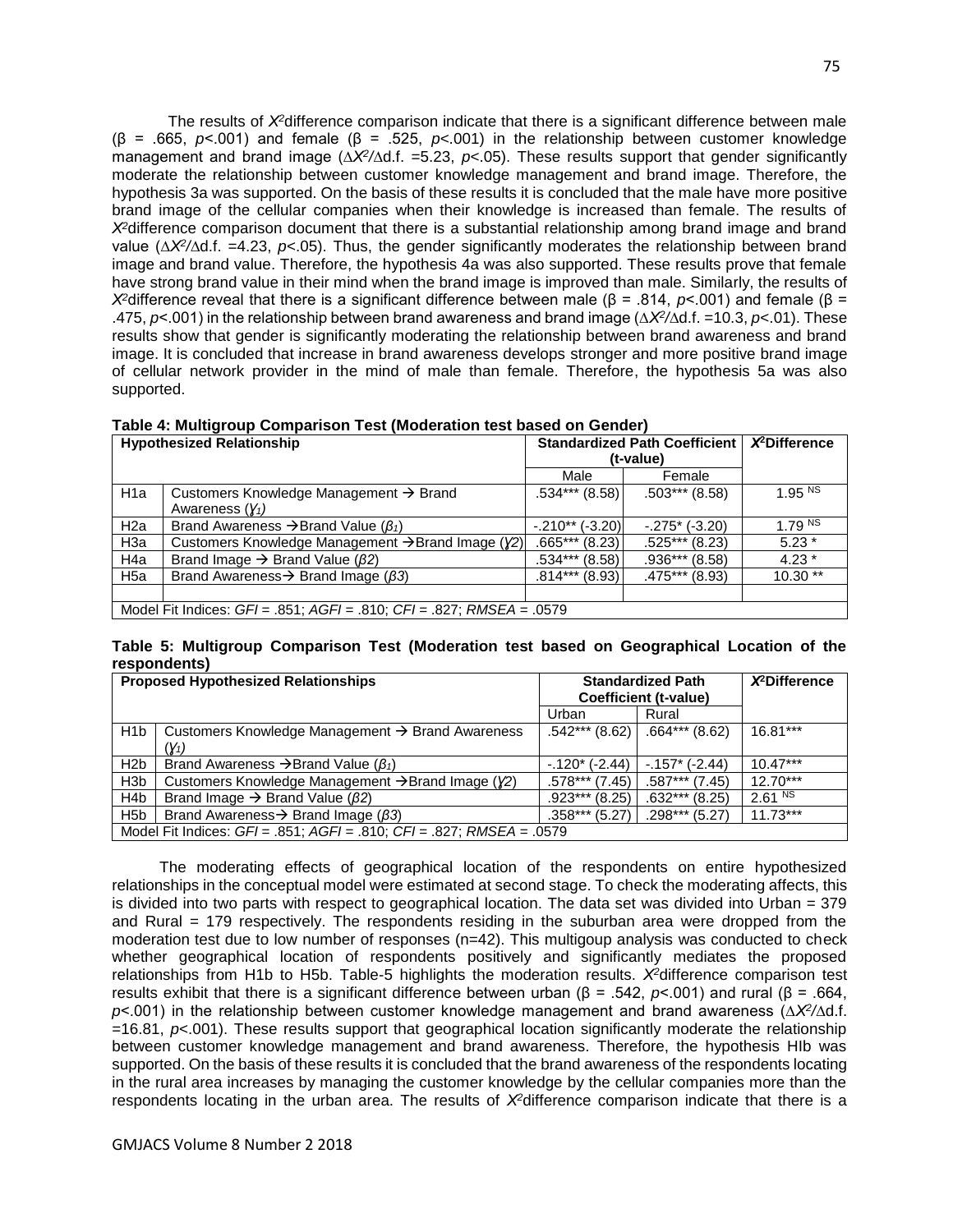significant difference between urban (β = -.120, *p*<.05) and rural (β = -.157, *p*<.05) in the relationship between brand awareness and brand value (∆*Χ<sup>2</sup> /*∆d.f. =10.47, *p*<.001). Thus, the geographical location significantly moderates the relationship between brand awareness and brand value. Therefore, the hypothesis H2b was also supported. However, the results show that with increase in brand awareness the brand value decreases more in rural areas than urban. Similarly, the results of *Χ<sup>2</sup>*difference comparison show that there is a significant difference between urban (β = .578, *p*<.001) and rural (β = .587, *p*<.001) in the relationship between customer knowledge management and brand image (∆*Χ<sup>2</sup> /*∆d.f. =12.70, *p*<.001). It is concluded that brand image improves in rural areas by managing the customer's knowledge. Thus, the hypothesis H3b was also supported. The results of *Χ<sup>2</sup>*difference comparison specify that there is no substantial difference between urban and rural location of respondents in the relationship between brand image and brand value (∆*Χ<sup>2</sup> /*∆d.f. =2.61, *p*<.107). Therefore, H4b was not supported. There are also significant differences between urban (β = .358, *p*<.001) and rural (β = .298, *p*<.001) in the relationship between customer brand awareness and brand image (∆*Χ<sup>2</sup> /*∆d.f. =11.73, *p*<.001). Results indicate that by increasing the brand awareness the brand image is improved in the respondents residing in the urban area more the respondents belonging to the rural area. Therefore, the hypothesis H5b was also supported.

#### **5. Conclusion**

 This research is conducted with aim to determine the role Customer Knowledge Management in the development of brand value in the minds of the customers with mediation effects of brand awareness and brand image. The analysis results of the conceptual model indicate that brand awareness is improved by managing the customers' knowledge through creating knowledge for customers and capturing knowledge about customers as well as from customers. The knowledge about customers helps cellular network providers to create the particular set of knowledge for them and to tap the knowledge from them in order to analyze the role of provided knowledge in increasing the brand awareness, brand image and ultimately the brand value. The results indicate that customer knowledge management significantly and positively improves the brand awareness about the network provider. This improvement in brand awareness strengthens the brand image in the mind of customers. The strength of knowledge in the memory of the customers helps them to recognize a particular cellular network provider among the competing brands in variety of situations (Ahmed et al, 2015). However, it has been noted that the brand awareness tends to decrease the brand value. This is may be due to the psychological effect of brand uniqueness. The promotional strategies increase the awareness of a particular network package or additional offer that definitely improves utility of services. The high utility of services decreases the brand uniqueness and tends to lower the brand value in customer's mind as suggested by Chu and Keh (2006).

#### **References**

Aaker, D.A. (1991) Managing Brand Equity: Capitalizing on the Value of a Brand Name. The Free Press, New York, NY. Aaker, D. A. (1996a) Measuring brand equity across products and markets. California Management Review 38(3): 102- 120.

- Aaker, D.A. (1996b) Building Strong Brands. New York: Free Press.
- Aaker, D. A. (1998) Marcas Brand Equity Gerenciando o valor da marca. São Paulo: Elsevier.
- Ahmed, M. A., Lodhi, S. A., and Ahmad, Z. (2015) Political Brand Equity Model: The Integration of Political Brands in Voter Choice. Journal of Political Marketing 1-33.
- AMA. American Marketing Association's Dictionary. Retrieved on February 20, 2011 from [http://www.marketingpower.com/\\_layouts/Dictionary.aspx?dLetter=B.](http://www.marketingpower.com/_layouts/Dictionary.aspx?dLetter=B)
- Assael, H. (2004) Consumer behavior: a strategic approach. Houghton Mifflin Company, New York
- Bivainiene, L., & Sliburyte, L. (2008) The Brand Image As An Element Of Brand Equity. Socialiniaityrimai/Social Research 2 (12), 22-31.
- Brewer, A. & Zhao, J. (2010)The impact of a pathway college on reputation and brand awareness for its affiliated university in Sydney. International Journal of Educational Management 24 (1), 34 – 47.
- Bradely, A. (2008) ENHANCING BRAND VALUE. Rockwell Automation, Inc. All Rights Reserved, Printed in USA.
- Chen, D. F., & Huang, H.-F. (2011) An integrated CKVC model to building customer knowledge management synergy and impact on business performance. 2011 International Conference on Economics, Trade and Development, IPEDR.
- Chu, S., & Keh, H. T. (2006) Brand value creation: Analysis of the Interbrand-Business Week brand value rankings. Marketing Letters 17(4), 323-331.
- Cepeda-Carrion, I., Martelo-Landroguez, S., Leal-Rodriguez, A. L., & Leal-Millan, A. (2016). Critical Process of Knowledge Management: An Approach toward the creation of Customer Value. European Research on Management and Business Economics.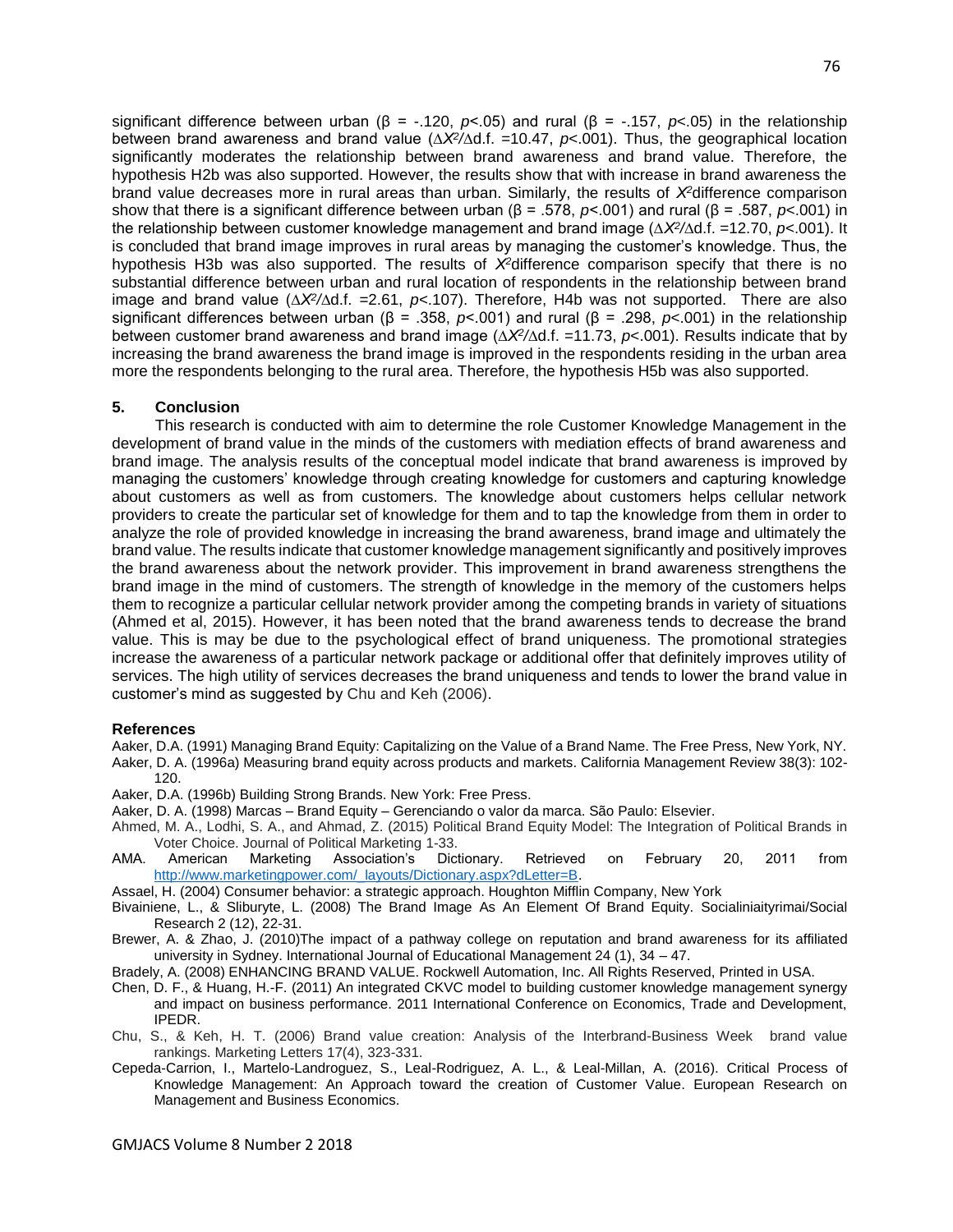Cheung, M & Chang, A. (2009) Measures for brand knowledge: Comparison of testing formats, languages and product categories September 7-9

Catterall, M., Maclaran, P.& Stevens, L (2000) Marketing and feminism – current issues and research. London: Routledge

Cohan, J.A (2001) Towards a New Paradigm in the Ethics of Women's Advertising. Journal of Business Ethics 33 (4): 323-337.

Cwalina, W., Falkowski, A. & Newman, B.I. (2008). A cross-cultural theory of voter behavior. New York: Haworth Press/Taylor & Francis Group.

Desouza, K.C., & Awazu, Y. (2005) Engaged knowledge management: engagement with new realities. Hampshire, UK: Palgrave Macmillan (In Press).

Darroch, Jenny & McNaughton Rod (2003). Beyond market orientation Knowledge management and the innovativeness of New Zealand firms, European Journal of Marketing 37 (3/4): 572-593.

Derliyski, Z. & Frohlich, C. (2004) Obtaining and Leveraging Customer Knowledge for Customer- Oriented Products, Department of Business Administration, University of Kristianstad.

Farquar, P.H. (1990). Managing Brand Equity. Journal of Advertising Research, No. 6, pp. RC7-

RC12.

Gibbert, M.,Leibold, M., & Probst, G. (2002) Five styles of customer knowledge management, and how smart companies use them to create value. European Management Journal 20 (5):459-469.

Guaspari, J. (1998) Customer means customer, Quality Digest 35-38.

Gustafson, T., & Chabot, B. (2007) Brand Awareness. Cornell Maple Bulletin, 105.

Gebert, H., Geib, M., Kolbe, L., Brenner, W. (2003). Knowledge-enabled customer relationship management: integrating customer relationship management and knowledge management concepts. Journal of Knowledge Management 7 (5): 107-123

- Hayes, A. F. (2013) Introduction to mediation, moderation, and conditional process analysis: A regression-based approach. Guilford Press.
- Hualin, W. & Zhongdong, Y. (2010) The research of customer knowledge management in CRM.Proceedings of International Conference on Intelligent Computation Technology and Automation; 11 – 12 May, Changsha, China: IEEE Computer Society.
- Hanzaee, K. H., & Yazd, R. M. (2010). The impact of brand class, brand awareness and price on two important consumer behavior factors; customer value and behavioral intentions. African Journal of Business Management4 (17): 3775- 3784.

Iversen, N. M., & Hem, L. E. (2007) Provenance associations as core values of place umbrella brands. European Journal of Marketing 42(5/6): 603-626.

Janonis, V., & Virvilaitė, R. (2007) Brand image formation. ISSN 1392-2785 engineering economics. Commerce of engineering decisions 2(52): 78-90.

Keller, K.L. (1993) Conceptualizing, measuring and managing customer-based brand equity. Journal of Marketing57: 1-22.

Keller, K. L. (2001) Building Customer-Based Brand Equity: A Blueprint for Creating Strong Brands. (Doctoral dissertation) Retrieved from [http://202.120.148.199/Files/Custome+rBased+brand+Equity+Model.pdf.](http://202.120.148.199/Files/Custome+rBased+brand+Equity+Model.pdf)

Kaplan, M. D. (2007)Product Appearance and Brand Knowledge: An Analysis of Imperative Relationships. Unpublished doctoral dissertation, Izmir University of Economics.

Kumar, N.A. & Joseph, J., 2015 A Study on consumer behavior towards FMCG products among the rural-suburban Hhs of Ernakulam. Journal of Global Economics, 2014.

Kamla, A. A. (2012) Effective Tools for Customer Knowledge Management", DOI: 10.4018/978-1-61350-089-7.ch007

Keller, K.L., 2003 Brand synthesis: The multidimensionality of brand knowledge. Journal of consumer research, 29(4):595-600.

Lin,Y., Su, H. & Chien, S.(2006) A knowledgeable procedure for customer relationship management. Industrial Marketing Management 35 (4): 446–456.

Lizotte, M. K., & Sidman, A. H. (2009) Explaining the gender gap in political knowledge. Politics and Gender 5(02), 127- 151.

Keller, K.L., Parameswaran, M.G. and Jacob, I., 2011 Strategic brand management: Building, measuring, and managing brand equity. Pearson Education India.

Lee, H. M., Lee, C. C., & Wu, C. C. (2009) Brand image strategy affects brand equity after MandA. European Journal of Marketing 45(7/8): 1091-1111.

Mizik, N., & Jacobson, R. (2008) The financial value impact of perceptual brand attributes. Journal of Marketing Research, 45 (1), 15-32.

- Malik, M.E., Ghafoor, M.M., Hafiz, K.I., Riaz, U., Hassan, N.U., Mustafa, M. & Shahbaz, S., (2013) Importance of brand awareness and brand loyalty in assessing purchase intentions of consumer. International Journal of Business and Social Science: 4(5).
- Melnyk, V., Van Osselaer, S. M., & Bijmolt, T. H. (2009) Are women more loyal customers than men? Gender differences in loyalty to firms and individual service providers. Journal of Marketing 73(4): 82-96.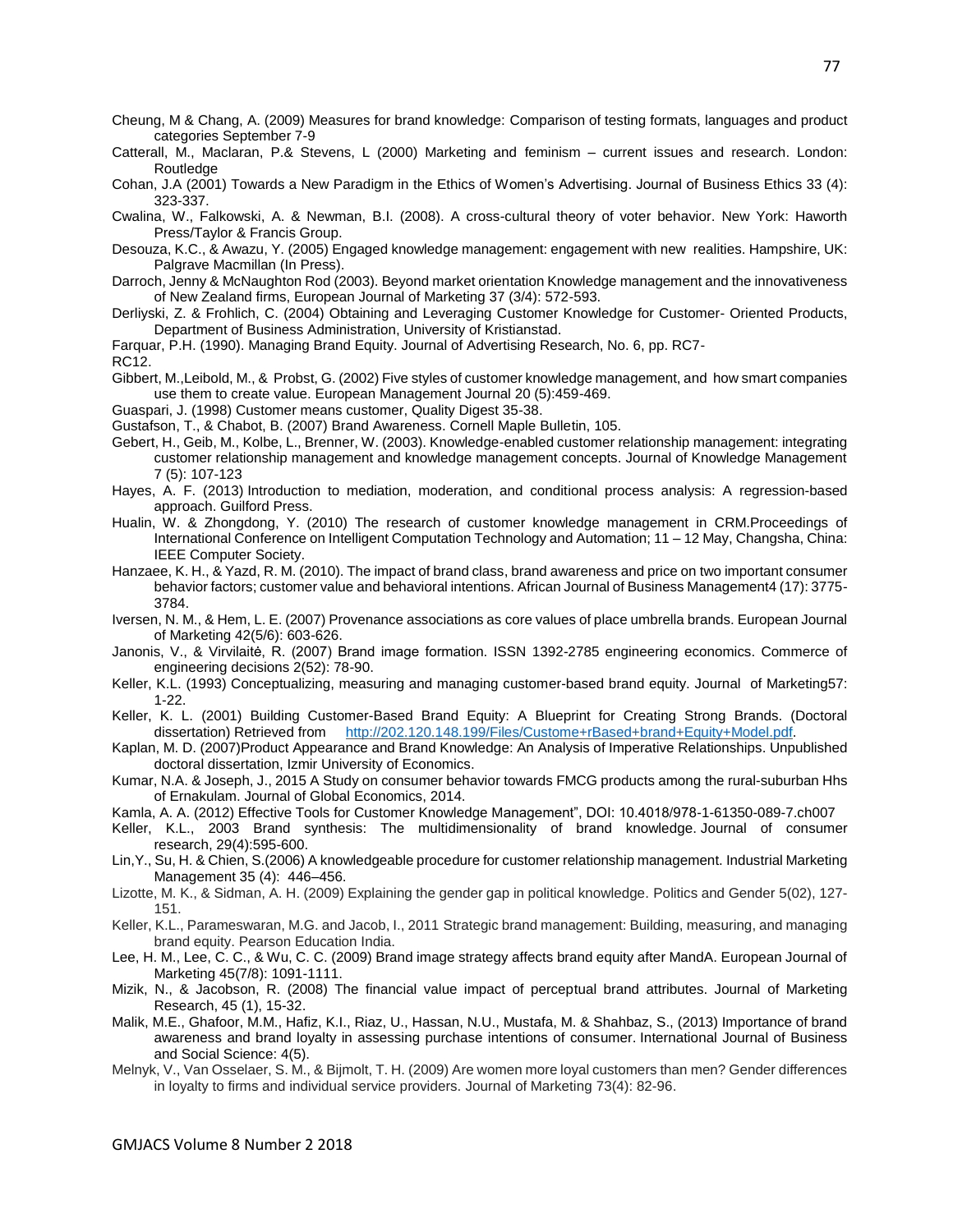- Mourad, M., Ennew, C., & Kortam, W.(2010) Brand equity in higher education. Marketing Intelligence and Planning 29(4): 403-420.
- Meyers-Levy, J. & Maheswaran, D. (1991) Exploring Differences in Males' and Females' Processing Strategies. Journal of Consumer Research18 (1): 63-71.
- Maswera, T., Dawson, R., & Edwards, J. (2006) Assessing the levels of knowledge transfer within e-commerce websites of tourist organizations in Africa. Electronic Journal of Knowledge Management 4(1): 59-66.
- Novo, J. (2001) The Source of Customer Value Customer Knowledge, available at: [www.crmforum.](http://www.crmforum/)
- Nunnally, J. C., (1978) Psychometric theory, second ed. McGraw-Hill, New York.
- O. Chan, J. (2014). Big Data Customer Knowledge Management. Communications of the IIMA 14(3/4).
- Oliveira, M. R., & Luce, F. B. (2012) Reflections about Brand Equity, Brand Value and their Consequences. V Encontro de Marketing da ANPAD.
- Oh, H., (2000) The effect of brand class, brand awareness, and price on customer value and behavioral intentions. Journal of Hospitality & Tourism Research 24(2): 136-162.<br>tte, S. (2006) Customer Knowledge
- Paquette, S. (2006) Customer Knowledge Management available at http://www.fis.utoronto.ca/phd/paquette/Documents/Paquette%20%20Customer%20Knowledge%20Manageme nt.pdfPlessis, M. Boon, J.A. (2004) Knowledge management in eBusiness and customer relationship management: South African case study findings. International Journal of InformationManagement 24: 73–86.
- Percy, R. J. (1987) Advertising and Promotion Management. Singapore:McGraw-Hill.
- Qin, Y. & Mu, D.(2009) September. Research on intelligent learning strategy for knowledge-enabled customer relationship management based on SOA and CBR. In Management and Service Science, 2009. MASS'09. International Conference on (pp. 1-4). IEEE.
- Rossiter, J. R. & Percy, L. 1987 Advertising and Promotion Management. New York: McGraw-Hill.
- Roth, M.S. (1995) The effects of culture and socioeconomics on the performance of global brand image strategies. Journal of Marketing Research63-175.
- Rowley, J. (2002) Eight questions for customer knowledge management in e-business, Journal of knowledge Management 6 (5): 500-511.
- Ross, S. D. (2006) A Conceptual Framework for Understanding Spectator-Based Brand Equity. Journal of Sport Management 20: 22-38.
- Rajan, R.V. (2002) Knowing the rural customer [http://anugrahmadison.com/news-e](http://anugrahmadison.com/news-)vents/articles/archives/knowingrural-customer-articlesarchives, cited August 02, 2016.
- Schwarz, N. & Bless, H. (1992). Constructing reality and its alternatives: An inclusion/exclusion model of assimilation and constant effects in social judgments. W: L.L. Martin, A. Tesser (red.), The construction of social judgments, (217-245). Hillsdale, NJ: Lawrence Erlbaum.
- Salomann, H., Dous, M., Kolbe, L. & Brenner, W. (2005) Rejuvenating Customer Management: How to Make Knowledge For, From and About Customers Work. European Management Journal, 23(4): 392-403.
- Slotegraaf, R. J., & Pauwels, K. (2006) Growing small brands: does a brand's equity and growth potential affects its long-term productivity? MSI Reports. Working Paper Series 4 (06-004), 6 -23.
- Schmitt, B. & Simonson, A. (1997) Marketing Aesthetics: The Strategic Management of Brands, Identity, and Image, The Free Press, New York, NY.
- Subhani, D. I., Hassan, D. A., & Osama, M. (2012) Consumers recall and recognition for brand symbols. Munich Personal RePEc Archive (MPRA).
- Singh, S., Kumar, S., Goel, T., & Chawla, S. (2014) Impact of Brand on Rural and Urban Consumer Behavior- A Study on Mobile Phone Buyers. IOSR Journal of Business and Management16 (5): 73-78.
- Su, C.T., Chen, Y.H. & Sha, D.Y. (2006) Linking innovative product development with customer knowledge: a datamining approach.Technovation 26(7):784-795.
- Sapienza, P., Zingales, L. & Maestripieri, D. (2009) Gender differences in financial risk aversion and career choices are affected by testosterone. Proceedings of the National Academy of Sciences 106(36): 15268-15273.
- Sedighi, M. M., Mokfi, T., & Golrizgashti , S. (2012) Proposing a customer knowledge management model for customer value augmentation: A home appliances case study. Database Marketing and Customer Strategy Management19 (4): 321–34.
- Tanika, D., Suryadi, K., Govindraju, R., & Prihartono, B. (2009)Customer Knowledge Management in New Product Development. APIEMS-2009.
- Venkatesh, V. & Morris, M.G. (2000). Why don't men ever stop to ask for directions? Gender, social influence, and their role in technology acceptance and usage behavior. MIS quarterly, 115-139.
- Velayudhan, s. K. (2013) Differences in perception of value between urban and rural consumers.
- Washburn, J.H. and Plank, R.E., 2002. Measuring brand equity: An evaluation of a consumer-based brand equity scale. Journal of Marketing Theory and Practice 10(1): 46-62.
- Ward, S., Larry, L. and Goldstine, J. (1999). What high-tech managers need to know about brands", Harvard Business Review, 85-95.
- Yoo, B., & Donthu, N. (2001) Developing and validating multi-dimensional consumer-based brand equity scale. Journal of Business Research 52: 1-14.